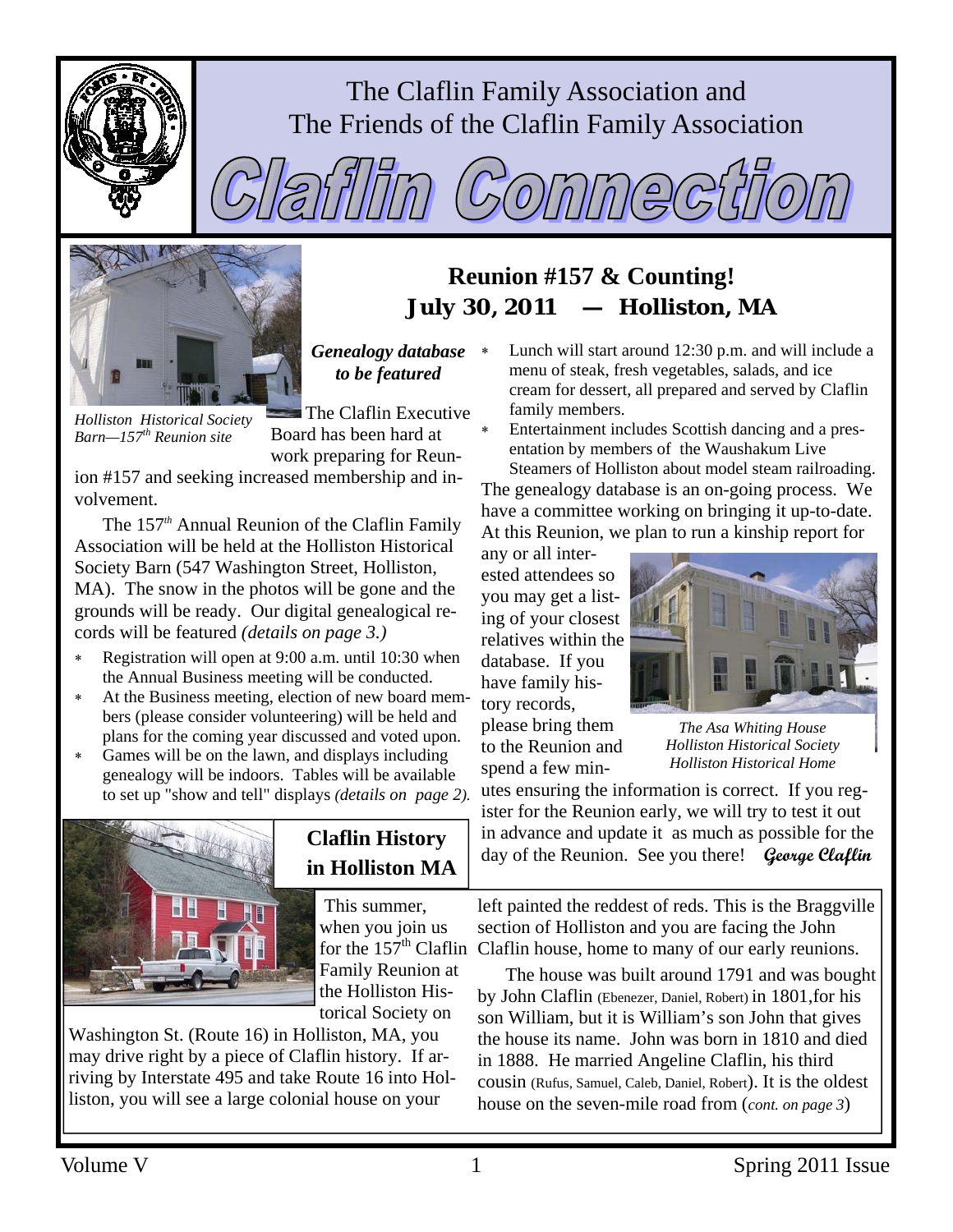### **CLAFLIN ARCHIVES COMMITTEE SETS RULES By John Pillis, Chairperson**

The permanent home of Claflin Family Archives is getting closer to being a reality. The Archive Committee met Saturday, January 29, to work on guidelines for the archives. Chairman, John Pillis and his Committee of Marcia Wardwell, Bruce Claflin, Bill Claflin, Jack Cowern and Claflin Family Association (CFA) President, George Claflin, worked out a rough draft of guidelines to present to the Hopkinton Historical Society and the Claflin Board of Directors. After the approval of both groups to a set of guidelines, the storage of Claflin memorabilia may begin at Hopkinton Historical Society in Hopkinton, MA.

The mission statement of the Archives Committee is *"To collect and categorize/inventory information and memorabilia of the Claflin Family Association and its membership for the Claflin Family Association membership."* 

The proposed guidelines cover everything from the creation of a committee to oversee donations to the archives to their care and liability issues. In general, some of the major proposals include:

- ∗ The Committee should be placed under the Friends of the CFA to facilitate donations, both for artifacts and contributions, because of its tax exempt status.
- ∗ The Committee decides what items would be accepted and who has access to the archives. If the Committee declines a donation or wishes to purchase an item for the archives, it will be resolved at the annual meeting of the CFA.
- The liability of the items housed at the Hopkinton Historical Society is a shared responsibility.
- ∗ Items must be of a quality that does not present a hazard to the Hopkinton Historical Society.
- The Hopkinton Historical Society has the responsibility to take reasonable care of the archives in partnership

with their collections.

∗ The archives Committee would provide the curator and archivist of the Hopkinton Historical Society full access to the archives for research and exhibit use.



**John Pillis, Archive Chair** 

Access to the archives would be limited to those approved by the Archives Committee and the visits would be recorded in a log book. No item is to be removed from the premises.

 Jack Cowern and Bill Claflin were asked by Chairman John Pillis to be the liaison with the Hopkinton Historical Society. Their geographic closeness to Hopkinton will be helpful for meetings and discussions.

# *Claflin Family "Show and Tell" at Reunion*

Last summer at our Reunion, family members had fun showing an artifact and sharing family history with attendees. Please bring a family artifact to the Reunion with a description for our "Show and Tell" table and share your story. Additional details will be in the Reunion invitation mailing in June.

### Update on Cookbooks and Archives at Wenham Museum

 Deborah Deptula has only a few cookbooks remaining, so make sure you order one soon. She also has a quantity of Bertha Draper CD's available. Contact Deb at:

#### **Friends of CFA c/o Deborah Deptula 22 Falcon Drive Budd Lake, NJ 07828-2630**

*The cost for each CD is \$15.00 plus \$2.00 shipping for the first CD and \$0.50 shipping for each additional CD.*

### *Join us in Holliston in July for a special Claflin Reunion Presentation:*



The Waushakum Live Steamers are model steam railroad enthusiasts and they maintain an outdoor track in Holliston to operate scale steam locomotives. They have several gages, and all can accommodate passengers. They welcome visitors during the summer. Additional details will be sent with the Claflin Reunion invitation. Their presentation will be about their club and some history of steam railroading in the area. For more information, please check out their website: www.waushakumlivesteamers.org.

 **Waushakum Live Steamers Model Railroad Club**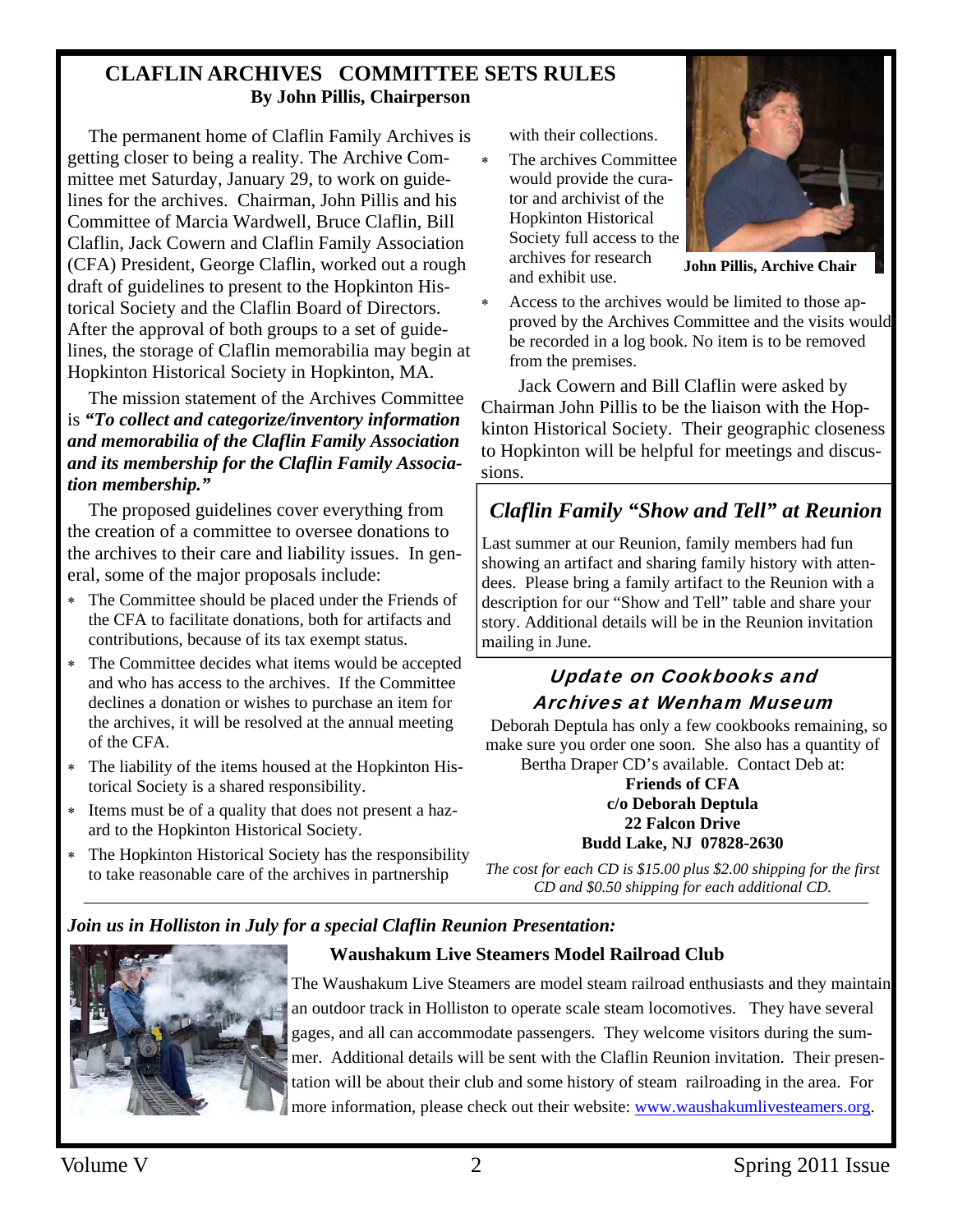Milford to Holliston as mentioned in a newspaper article for the  $49<sup>th</sup>$  Claflin Family Reunion in 1903. At that time it was a working 160 acre farm owned by John's daughters

How does the John Claflin House connect with the Claflin Reunions? The first Claflin Reunion was held in 1854 at Wildcat (probably Wildcat Pond) or Deerbrook which is along Route 85 (the road from Milford to Hopkinton). It was a 12-mile stretch from the center of Holliston to the site of the first Claflin Reunion or picnic. Reunions were held at this site until 1864. Westborough was a Reunion site in 1865 for several years and ten in Hopkinton in 1873. 1874 and 1875 Reunions were at Holliston. No picnic was held in 1876 and starting in 1877 the Claflin Reunions or picnics were held at John Claflin's farm with an occasional change to Framingham, Franklin, or Milford. The farm was the scene of many Reunions in the barn and sometimes in a 40 x 60 foot tent erected for the Reunion. It was here that the Claflin Family Association (CFA) voted to be chartered by the Commonwealth of Massachusetts in 1910. (It wasn't finalized until 1943.).

The CFA voted to purchase the house in 1913 with the hope "that it might be annually the place of meeting." Something happened or didn't happen regarding the purchase because the 1917 Reunion was held at the home of the President in Milford. Subsequent Reunions were held in Milford and a newspaper account of the 1922 Reunion reports a committee

### Genealogy Committee Report

George Claflin is reviewing the Master Genealogist software that currently holds our files and determining the status of the database and steps for improvement. His goal is to have a printout of names with

some ancestry information available at the 2011 Reunion that is useful for people to review and comment upon. There is a function of the software that allows you to put in a name and run a kinship search so that you can see who you are directly related to in the database. Come to the Reunion and try this interactive, "Pilot Program" of the genealogy.



F

▣

had been formed the year before to investigate purchase of the Claflin homestead as "a permanent meeting place for the association." According to a handwritten account the executor was contacted with an offer of \$5,000. The offer was refused saying \$6,000 was needed. \$3,000 had been raised so when the counteroffer was accepted by the committee the executor stated he had an offer of \$7,000. The committee held back and two months later the executor contacted the Association stating the farm's price tag had increased to \$8,000. In 1923 the committee was actively looking for "a home" for the Association.

Reunions at the John Claflin house in Holliston actually led to moving the Reunion to the Claflin-Richards house in Wenham. It was at the 1914 Reunion that Mary Richards, owner of Robert Claflin's house in Wenham, was a special guest. She gave a talk on the house which at that time had been in her family for 85 years. Her death in 1920 was mentioned in the minutes of the meeting as she had attended and made financial contributions to the CFA since 1914. They learned the Richards house had become a museum for the Wenham Historical Society. The Claflin Family held its first Reunion at Wenham for the  $71<sup>st</sup>$ 

Reunion in 1925. Since then Reunions have occasionally come down to the Milford/Holliston area and Wenham has been the central area. If you come over Route 16 and see this red house, remember this is part of Claflin history.

*(Left) The John Claflin house today on Washington Street in Holliston* 

# Treasurer's Good News

 As of January, 2011 the Fidelity funds continue to improve and are coming close to previous levels. We have limited the cost of our annual reunions for the past two years and hope to continue to find ways to

> hold down costs—a very frugal Committee. With the sale of Claflin Cookbooks and CDs, plus family contributions, we should be able to continue to hold reunions for the next 100 years—as long as we can entice our family members to become involved! Your funds are in good hands with our Treasurer, John "Eddy" Claflin. (*Pictured, left, with George Claflin)*